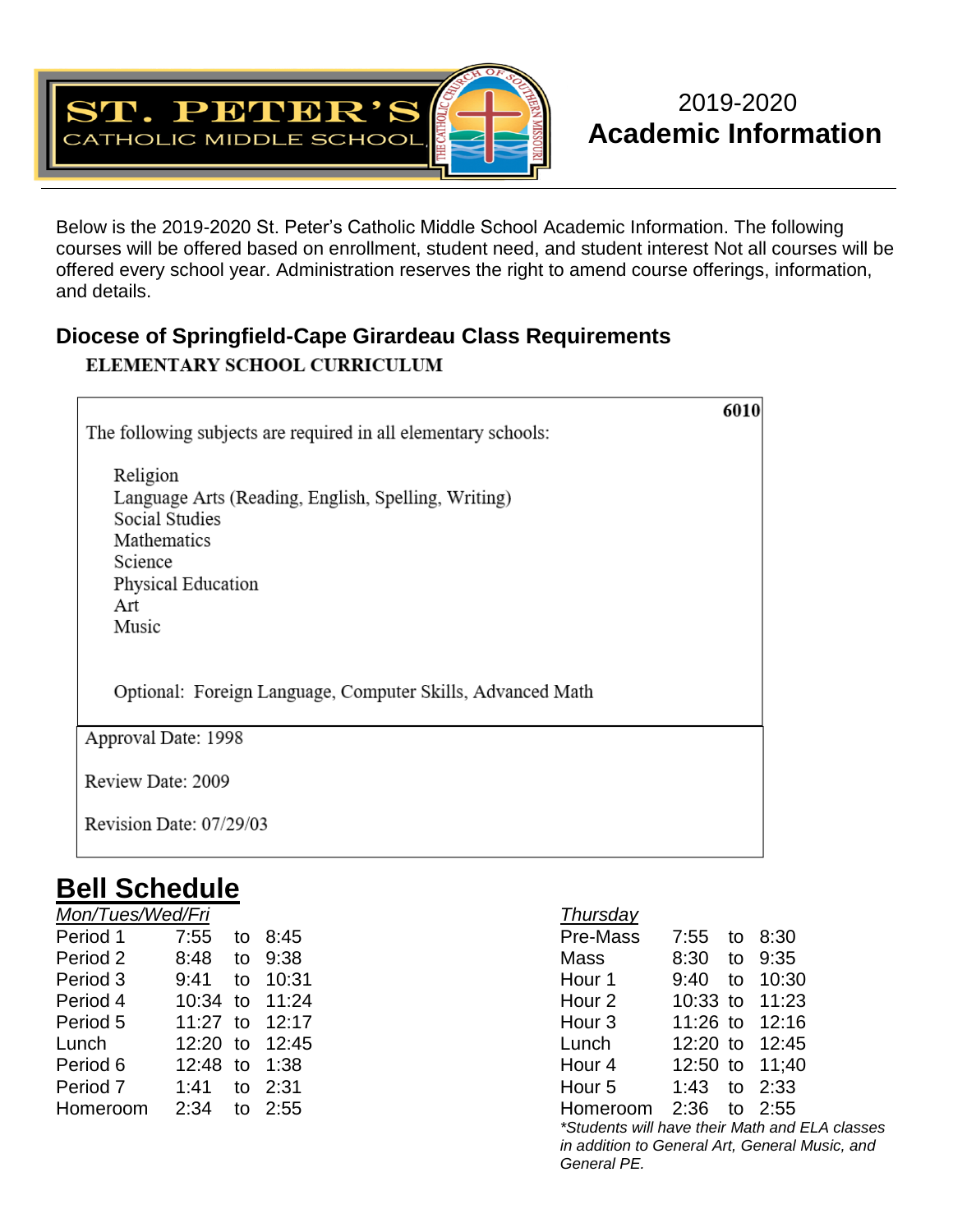# **Theology**

Along with covering the topics of each course, all classes do three things: pray before each class, journal on a quote from Catherine McAuley (Mercy values) and memorize prayers. These prayers are often connected with the unit being studied and are specified in the continuous curriculum we have developed.

The curriculum is based on the Catechism of the Catholic Church and its four pillars. A more detailed curriculum guide is available in the school office.

#### *New Testament (6th-7 th Grades)*

#### **Required Core Theology Class**

The curriculum for this course is based on the life of Jesus and again uses themes such as miracles, healings, teachings, suffering, death and resurrection, to name a few. Each of these theses reach back into the Old Testament and show how a continuous story has been told. This then is applied to Church teaching and life experience with a cameo life-story of a saint that exemplifies this theme.

## *Old Testament (6th-7 th Grades)*

### **Required Core Theology Class**

In this course students focus on the Old Testament with connection by theme to the New Testament and what the Church teaches within that theme. We then apply it to real life as in the life of a saint. Each chapter uses a similar process throughout the curriculum.

### *Religion 8 (8th Grade)*

### **Required Core Theology Class**

In Religion 8 students will study Church history with its reflection back into both the Hebrew and Christian Testaments and related Church teaching and again a saint whose life helps us to put the theme into perspective in our lives.

## **Mathematics**

## *Math 6 (6th Grade)*

Provides the foundation for middle school mathematics.

Instruction will focus on six critical areas: (1) completing understanding of division of fractions and extending the system of rational numbers to include negative numbers; (2) connecting ratio and rate to whole number multiplication and division and using concepts of ratio and rate to solve problems; (3) writing and evaluating algebraic expressions; (4) writing and solving one-step equation and inequalities; (5) developing understanding of relationships among shapes to determine area, surface area, and volume and (6) developing understanding of statistical thinking by analyzing and displaying data distributions.

## *Math 7 (6th-7 th Grades)*

Builds on the skills and concepts developed in 6th grade math.

Instructional time will focus on six critical areas: (1) developing understanding of and applying proportional relationships; (2) develop an understanding of absolute value to solve problems involving integers; (3) developing understanding of operations with rational numbers and working with expressions and linear equations; (4) working with two- and three-dimensional shapes to solve problems involving scale drawings, area, surface area, and volume; (5) drawing inferences about populations based on samples and (6) developing an understanding of simple probability models and using them to make predictions.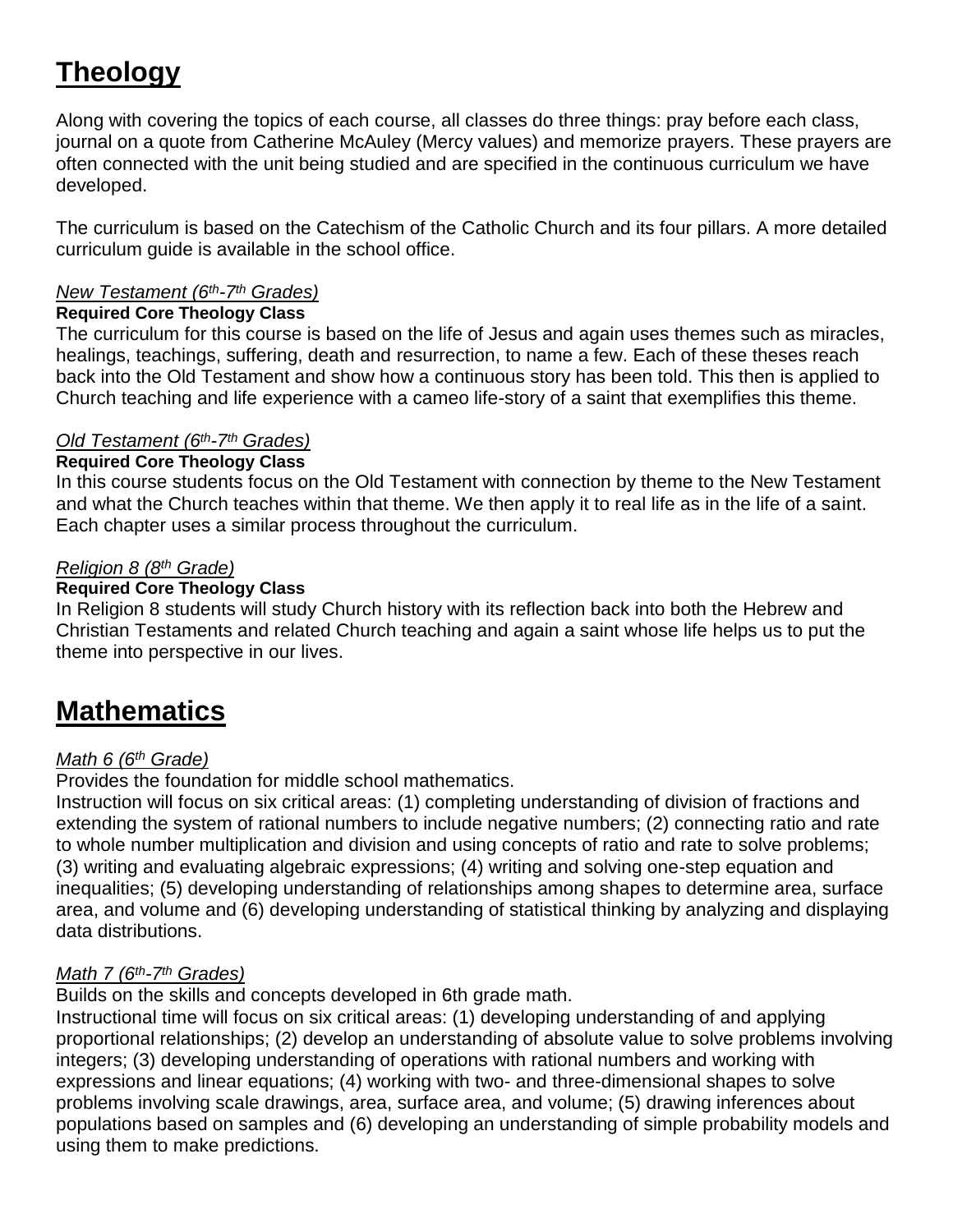## *Pre-Algebra (7th-8 th Grades)*

Provides a foundation for the development of skills necessary for Algebra I. Instructional time will focus on five critical areas: (1) formulating and reasoning about equations, including modeling an association in bivariate data with a linear equation, inequalities and solving linear equations and systems of linear equations; (2) grasping the concept of a function and using functions to describe quantitative relationships; (3) analyzing two- and three-dimensional space and figures using distance, angle, similarity, and congruence, and understanding and applying the Pythagorean Theorem; (4) extending the number system to include irrational numbers and (5) develop an understanding of exponential properties to simplify expressions and apply them to scientific notation.

## *Algebra I (7th-8 th Grades)*

The fundamental purpose of this course is to formalize and extend the lessons that students learned in Pre-Algebra. Students will explore many examples of functions, compare key characteristics of these functions, and translate between graphical, numerical and symbolic representations of them. Students will create and solve equations and inequalities, systems of equations involving linear and quadratic expressions, extend the laws of exponents to rational exponents and compare/contrast linear and exponential functions. Students will use regression techniques to describe linear relationships between quantities and use technology as an instructional tool throughout the course as they explore and make sense of problems in real-world context. Students taking this course should be highly motivated, goal-oriented, and willing to devote an appropriate amount of time to mathematics.

# **English**

## *ELA (English Language Arts) 6 (6th Grade)*

#### **Required Core English Class**

This course follows the Missouri State Standards for language arts and encompasses reading, vocabulary, spelling, writing, and grammar. Students are presented with a variety of literature that includes fiction, non-fiction and poetry. The class will read one novel per quarter as well as another novel of their choice. Students will respond to the literature through writing, oral discussions, art and other forms of media. Grammar instruction is integrated with the literature book and is enhanced with daily instruction. Focused concepts in this course include simple, complex, and compound sentences, parts of speech, and learning Greek and Latin roots/affixes. Writing assignments include daily journal entries, creative writing, and essays.

## *ELA 7 (7th Grade)*

## **Required Core English Class**

In 7th grade, students review and enhance the items previously learned in grade 6. Students also increase their knowledge in punctuation, phrases and clauses and figures of speech. The course follows the Missouri State Standards for language arts and encompasses reading, vocabulary, spelling, writing, and grammar. Students are presented with a variety of literature that includes fiction, non-fiction and poetry. The class will read one novel per quarter as well as another novel of their choice. Students respond to the literature through writing, oral discussions, art and other forms of media.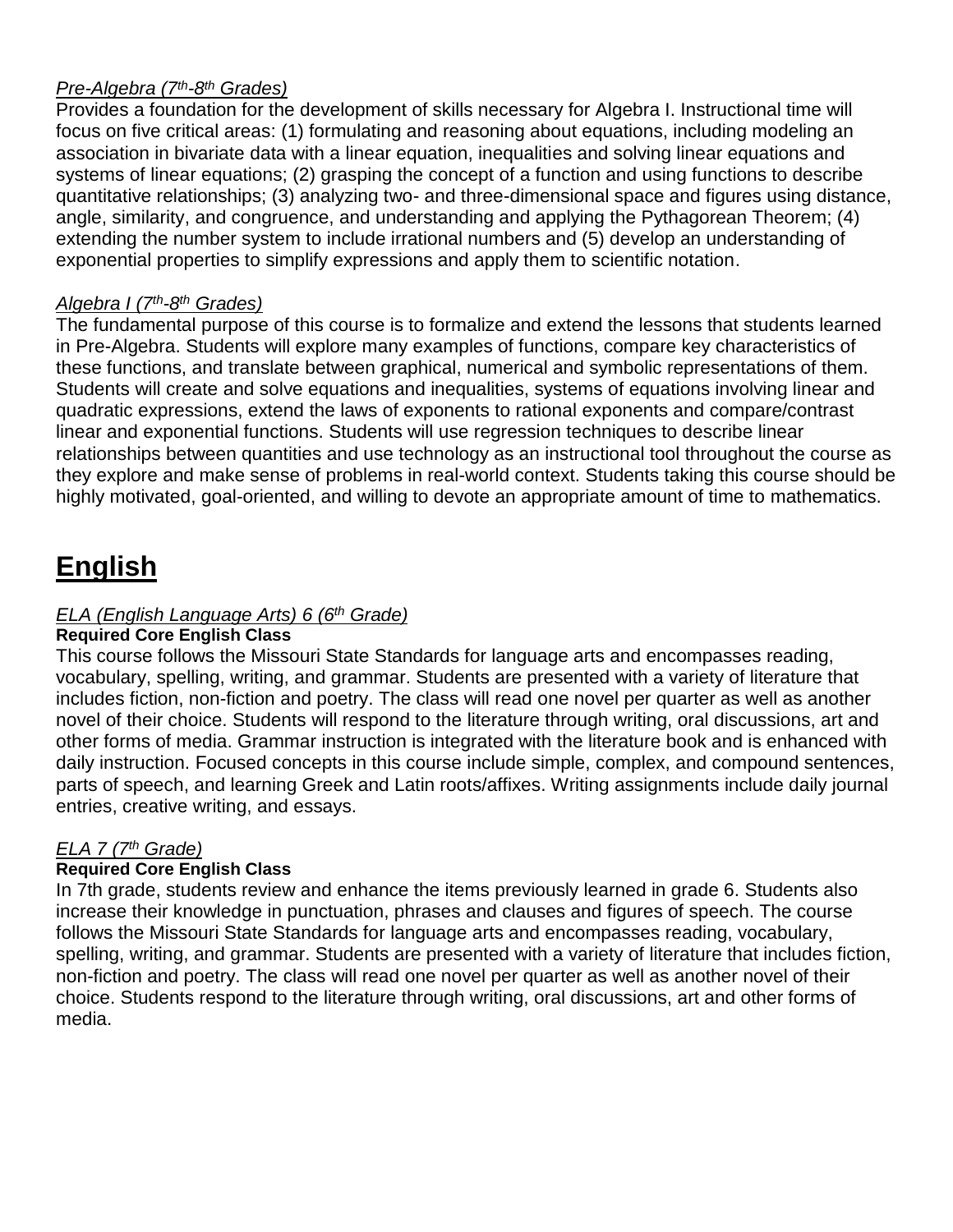## *ELA 8 (8th Grade)*

#### **Required Core English Class**

Following the Missouri State Standards for language arts and encompasses reading, vocabulary, spelling, writing, and grammar students continue to build upon what they've learned in grades 6 and 7. During 8th grade additional grammar concepts that include gerunds, participles, and infinitives are introduced. Students are presented with a variety of literature that includes fiction, non-fiction, and poetry. The class read one novel per quarter as well as another novel of their choice. Students respond to the literature through writing, oral discussions, art, and other forms of media.

## **English Electives**

### *Yearbook (6th-8 th Grades)*

The production of the yearbook is open to all students. An application process with teacher recommendations is required. Students are responsible for all aspects of yearbook production: photography, design, text, marketing and business. Production begins 2nd quarter with submission date of last day of 3rd quarter.

#### *Historical Fiction Novel Study (6 th-8 th Grades)*

This elective consists of historical fiction novel studies (paired with Social Studies topics). Discussion and activities related to novels will be conducted. Possible book titles: *Chains* by Laurie Halse Anderson *The Evolution of Calpurnia Tate* by Jacqueline Kelly

*Roll of Thunder, Hear My Cry* by Mildred D. Taylor

*Crispin: The Cross of Lead* by Avi

#### *Fairy Tales: Deconstructed, Fractured, and Just Plain Fun (6th-8 th Grades)*

This elective will "deconstruct" familiar fairy tales by comparing and analyzing different versions (contemporary, cultural, futuristic). Studies will be conducted with both book and movie formats and will include discussion/activities. Students will write their own fairy tale/children's book utilizing techniques found in fairy tale stories.

#### *Creative Writing (6th-8 th Grades)*

This elective is for students who love to write creatively. Students will be guided in the writing processes for multiple genres (poetry, fantasy, graphic novels, etc) through writing workshops.

#### *Books to Movies (6th-8 th Grades)*

This elective will study book to movie adaptations. Students will analyze differences/similarities through discussion, debate, and activities. This elective will also focus on perfecting speaking and listening skills.

Possible titles:

*Maze Runner* by James Dashner *Freak the Mighty* by Rodman Philbrick *Middle School: The Worst Years of My* Life by James Patterson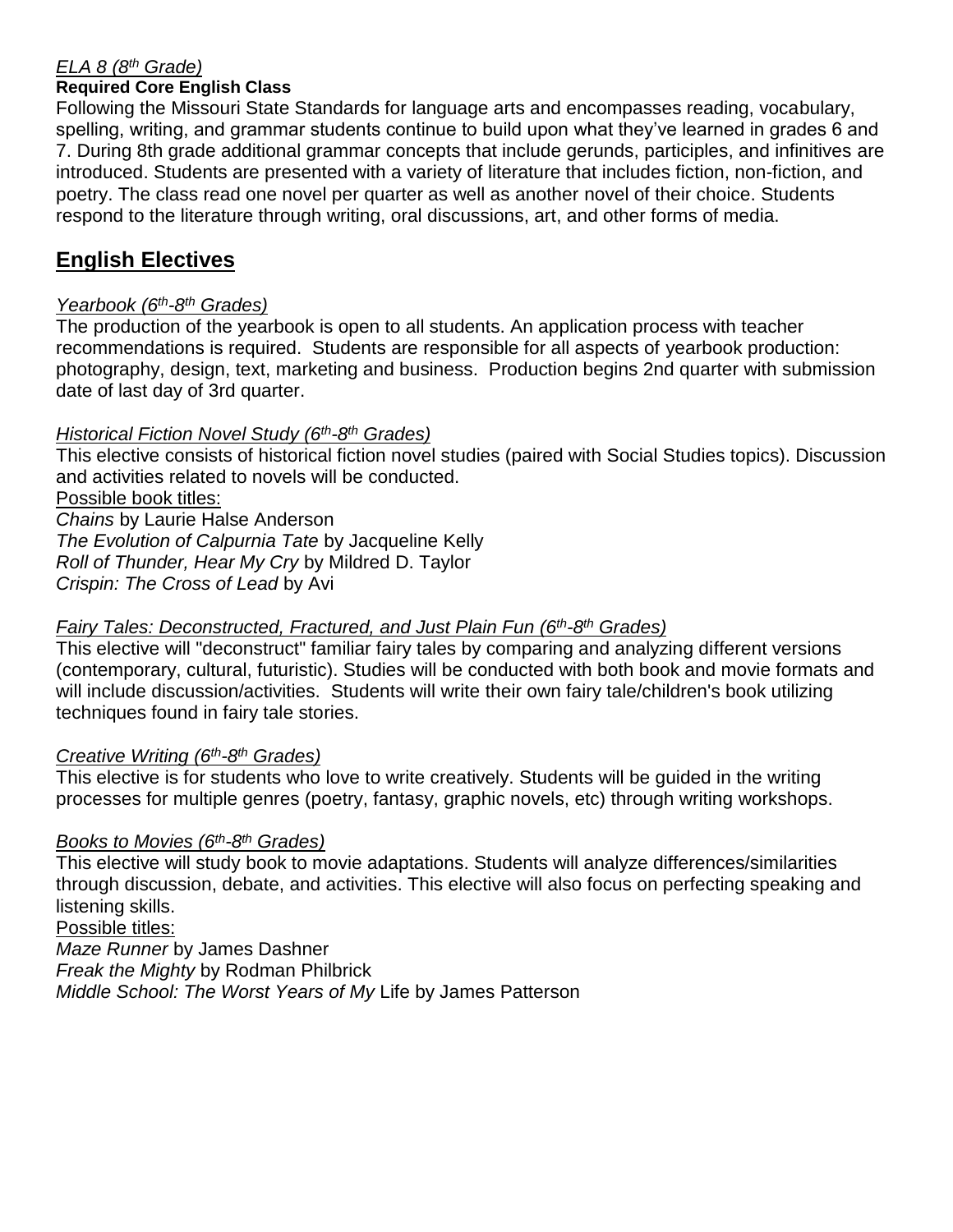## **Science**

## *Life Science/Advanced Life Science (6th-7 th Grades)*

## **Required Core Science Class**

Overarching concepts are determined by Missouri State Standards as well as Next Generation Science Standards. The concepts studied include fundamentals of life, development of living organisms (plants and animals), and human body systems interactions. Genetics and heredity are also explored. Hands-on labs are utilized to reinforce and solidify concepts. Scientific Inquiry skills introduced are practiced with individual participation in a science fair project. Finally, engineering design continues to be explored in which students engage in activities that require a problem to be solved through the development of an object, tool, process, or system.

## *Earth Science/Advanced Earth Science (6th-7 th Grades)*

## **Required Core Science Class**

Overarching concepts are determined by Missouri State Standards as well as Next Generation Science Standards. These concepts include changes in the Earth's materials and surface (rocks, minerals, and fossils) and weather and climate (water cycle, atmosphere, and climate). Earth's place in the universe is also explored with focus on the Earth-sun-moon system. Hands-on labs are utilized to reinforce and solidify concepts. Science skills such as gathering evidence through observation and data collection, experimental design, analyzing data and graphing, and inferring conclusions based on data are introduced through scientific inquiry. These skills are reinforced with class participation in a science fair project. Finally, engineering design is explored in which students engage in activities that require a problem to be solved through the development of an object, tool, process, or system.

## *Physical Science/Advanced Physical Science (8th Grade)*

## **Required Core Science Class**

Overarching concepts are determined by Missouri State Standards as well as Next Generation Science Standards. These concepts include properties of matter and its Interactions in which properties of matter are identified, compared, and described. Force and motion (energy, forces, and motion) are also studied. Hands-on labs are utilized to reinforce and solidify concepts. Scientific inquiry skills are perfected with individual participation in a Science Fair project. Engineering design continues to be explored in which students engage in activities that require a problem to be solved through the development of an object, tool, process, system, or prototype.

# **Social Studies**

## *World History (6th Grade)*

## **Required Core Social Studies Class**

In world history students learn about geography and ancient civilizations, beginning with prehistoric man up through 1500 AD. Ancient cultures on every continent except Australia and Antarctica will be examined. Students will learn how geography influences culture and the relationships between individuals, groups and institutions. Students will learn how to use maps, graphs, and timelines.

## *United States History to 1877 (7 th-8 th Grade)*

## **Required Core Social Studies Class**

Students will use skills of historical and geographical analysis to explore the early history of the United States and understand ideas and events that strengthened the union. Students will continue to learn fundamental concepts in civics, economics, and geography as they study United States history in chronological sequence and learn about change and continuity in our history. They also will study documents and speeches that laid the foundation of American ideals and institutions and will examine the everyday life of people at different times in the country's history with primary and secondary sources.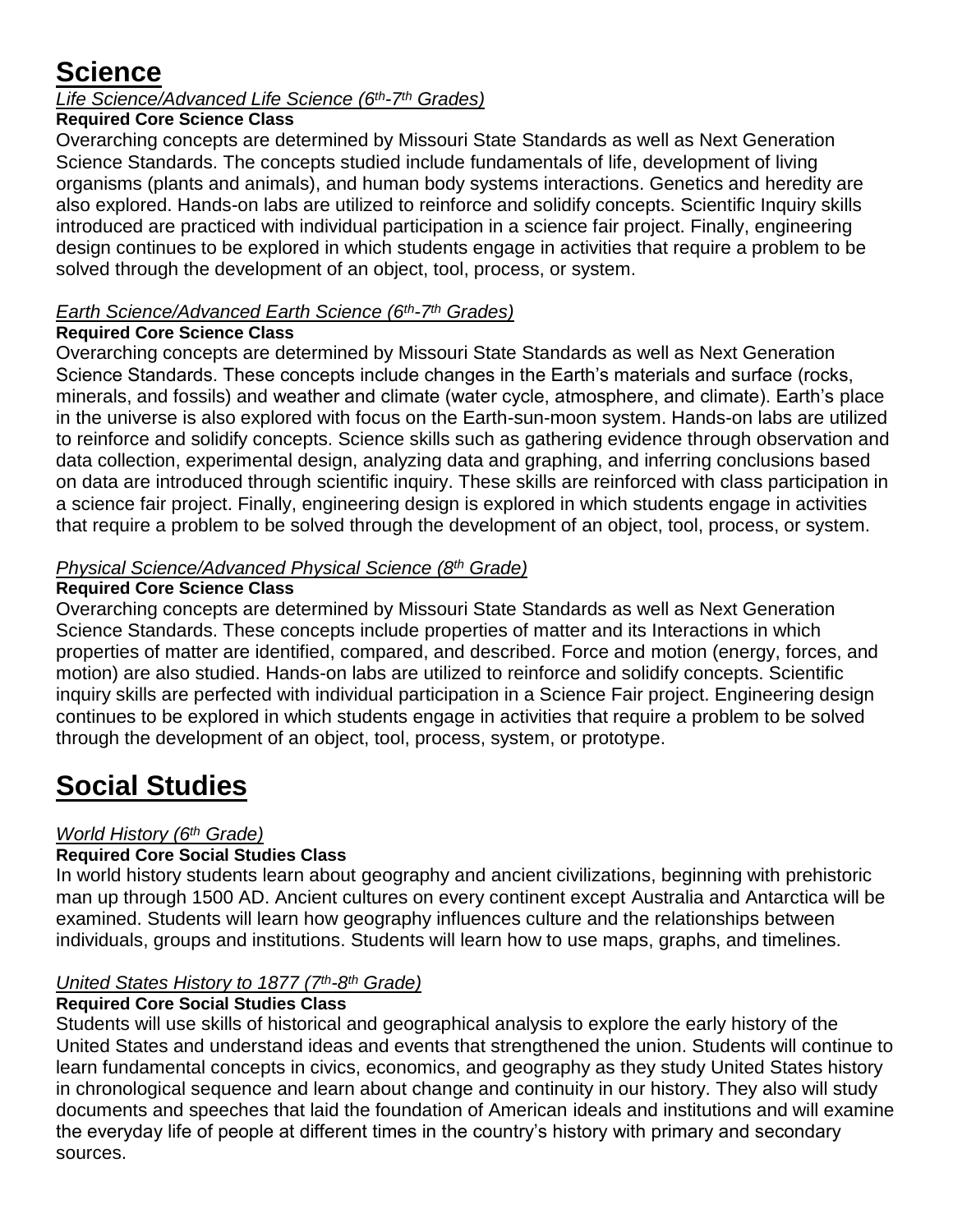## *American History (7th-8 th Grade)*

#### **Required Core Social Studies Class**

Students will continue to use skills of historical and geographical analysis as they examine American history since 1877. Students will continue to learn fundamental concepts in civics, economics, and geography within the context of United States history. Political, economic, and social challenges facing the nation reunited after civil war will be examined chronologically as students develop an understanding of how the American experience shaped the world political and economic landscape.

## **Practical Arts**

## *Basics of Finance (6th-8 th Grades)*

Students will focus on counting and making change, counting a cash drawer, creating a budget, balancing a checkbook, filling out deposit slips, fixed/variable expenses, figure gross/net pay, writing checks. Students will go through the process of building a budget for their family, including paying for college, loss of jobs, purchasing a car, and setting money aside for retirement. Students will have to make financial decision based on scenarios presented in class.

## *You Want Me to Communicate?? (6th-8th Grades)*

Students will learn how to handle difficult situations and how to approach them in a professional manner. They will learn how to dress professionally, shake hands, communicate through mouth, email, letters, and text. Students will also learn the basic soft skills that employers will want in their employees, but that are also good to have while in high school, such as time management, communication, organization, team player, confidence, and positive attitudes.

### *Computer Applications (6th-8th Grades)*

Students will learn the basics of Microsoft Word, Excel, and PowerPoint. This will include how to write a business letter and address an envelope, mail merge, functions, advertisements, flyers, and presentations both on the computer and in person. Students will utilize different aspects of Microsoft Office and how to use them effectively.

## *Career Explorations (Mandatory for 8th grade students)*

This is an introductory course designed to assist students in (a) discovering their personal strengths and abilities, (b) understanding opportunities available to them in different career areas, and (c) practicing skills necessary to excel in the workforce and in postsecondary learning. Upon completion of this course, proficient students will know and exhibit soft skills (e.g. teamwork, creative thinking, and problem solving), as well as more technical skills (e.g. resume building and written communications) related to career exploration and experience. Students will also learn about and be exposed to existing Career and Technical Education (CTE) pathways and elective focus options within a high school setting and will learn how to successfully transition into a district recognized career academy or program of study.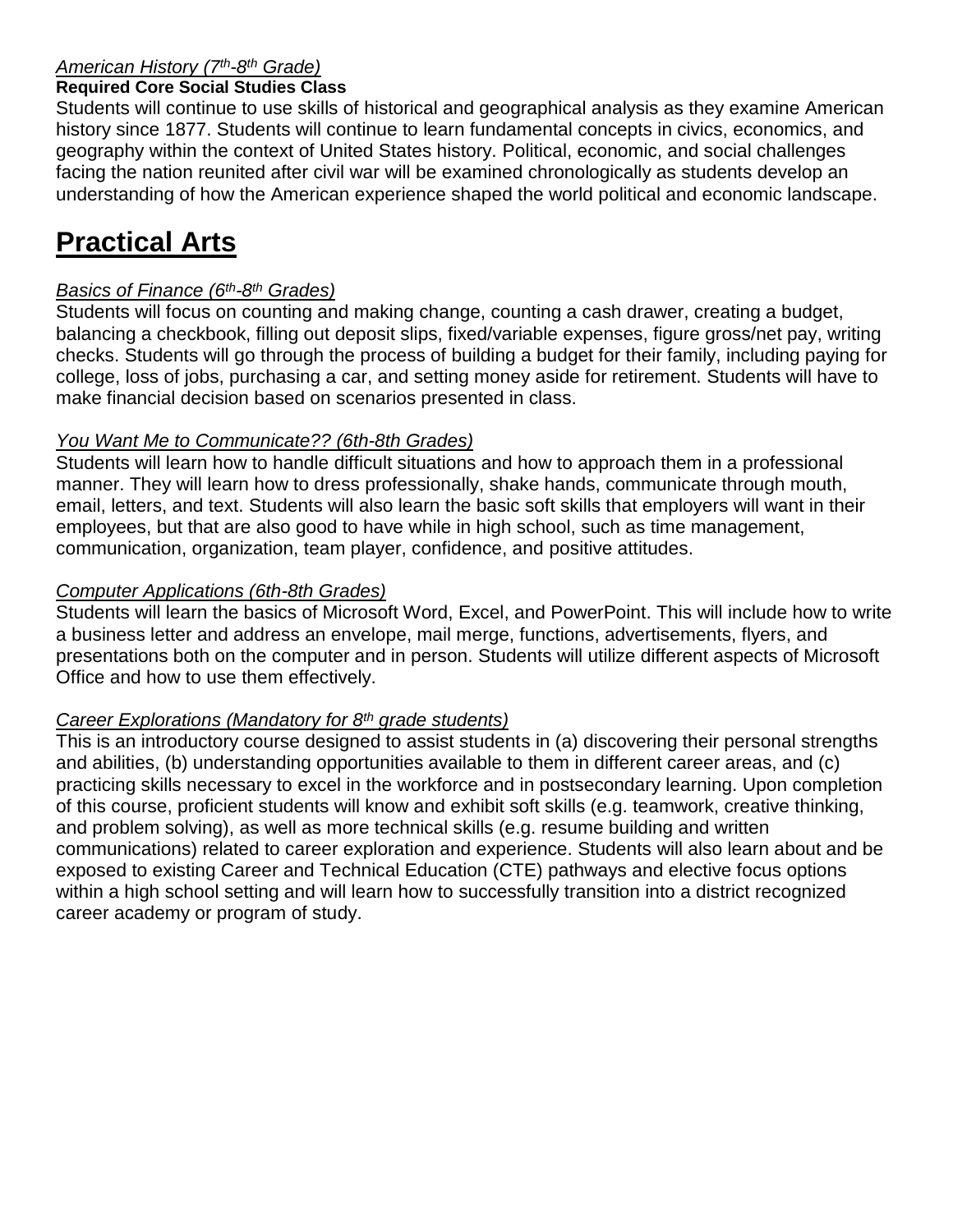# **Fine Arts**

#### *Drawing (6th-8th Grades)*

This course teaches the basics of drawing. We will build on drawing skills and learn new techniques. This will include: Graphite pencil, pastels, chalk, charcoal and scratch-art board.

### *Painting (6th-8th Grades)*

This course begins with acrylic painting. Students should be able to complete 4 paintings in 9 weeks. The unit will consist of Realism, Abstraction, Expressionism and Impressionism. This may include watercolor if time allows.

### *Ceramics (6th-8th Grades)*

Students will spend this course learning hand building techniques. This includes pinch, coil and slab methods. We will create meaningful pieces using each process.

### *Pottery (6th-8th Grades)*

This course will be devoted to learning basic pottery wheel techniques. Students will be required to learn proper centering, pulling walls, and finishing a piece. We will also learn proper care and cleanup of wheel tools. Each student will be required to create a dinnerware set, (plate, bowl and goblet).

### *Sculpture (6th-8th Grades)*

The first nine weeks students will learn the process of assemblage art/sculpture. Assemblage is a 3 dimensional art form that consists of elements being projecting outward from an armature. (Also includes kinetic art). This will include, but not limited to, wood, paper mache, plaster, wire and found objects. The second nine weeks we will focus on subtractive sculpture. The subtractive method is the oldest form of sculpture that involves removing material. This will include some of the following materials: wood, soapstone, foam and clay.

#### *Printmaking (6th-8th Grades)*

Students will learn the basics of printmaking, simply put, transferring an image to another surface. This will include lino-cut, wood-block, styrofoam, collagraph and stamping. This class may include some basic photography techniques as well.

## *Musical Theater (6th-8th Grades)*

This all-encompassing introduction to theatre arts will serve new young artists as they take their first steps towards understanding "the basics" of theatre. We will cover the core components of the theatre machine: acting, directing, playwriting, and technical theatre. By understanding the inner workings of these concepts and practices, we will also expand our knowledge of theatre history. Students in this course will take part in a musical production.

## *Jr. High Show Choir (6th-8th Grades)*

Show Choir focuses on the performance of vocal music in the popular idiom. Emphasis is placed on developing appropriate vocal technique, choreography and stage presence to create an overall performance.

## *Music Development (6th-8th Grades)*

Students who are enrolled in musical instrument lessons can enroll in this course and take the opportunity to practice their pieces. The instructor of this course will provide feedback and assist the student in their musical development.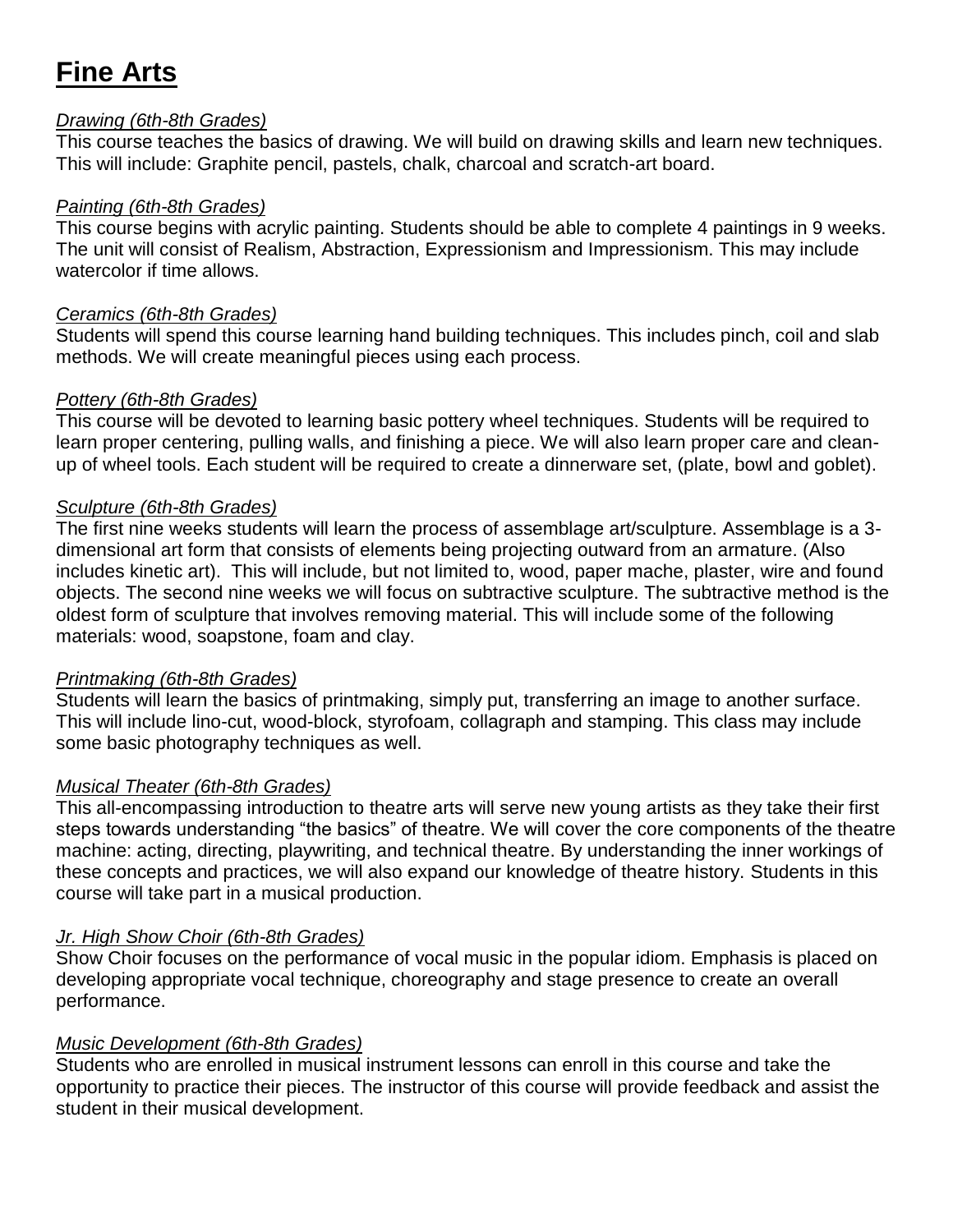## *Dance (6th-8th Grades)*

This course is designed to give students the opportunity to learn the beginning skills of dance while improving their techniques, poise, self-confidence and creative ability. Students will choreograph and dance in class presentations. Through their own dance compositions and expressions, students explore the creative process, translating ideas, thoughts, and feelings into original pieces of choreography. They also study dance forms from many cultures and time periods in cultural and historical context. The vocabulary of dance includes the basic elements of time, space, and force or energy. Students grow in understanding dance and its elements through direct experience.

## *Piano Class (6th-8th Grades)*

This course is designed for students who wish to develop basic piano playing skills orexpand on their existing skills. Time in class will be spent both on and off the keyboards. While playing, students will be working individually and in small groups to master the techniques of playing and to learn pieces. There will also be time spent in group instruction on musical notation and theory.

## **Foreign Languages**

## *Spanish (6th-8th Grades)*

The Spanish curriculum is an expansion of K-6 and a bridge to high school Spanish I. We learn common phrases, sentence structures, conjugating present tense verbs, both regular and irregular, and a basic vocabulary. Our learning style in this curriculum is the cloze method where we have a controlled vocabulary, so that students gain familiarity with common words and phrases.

Our curriculum also expands to include famous Hispanic Americans, learning about countries where Spanish is an official language, culture and history of these countries as well as the food. Students who study this seriously will do well in many situations where Spanish is spoken. We welcome native speakers as guests.

## *Spanish I: High School Credit (8th grade students may choose this elective for high school credit)*

The first year introduces students to basic vocabulary and grammar. This includes the ability to read, write, listen and speak at the beginning level. The course covers present tense verbs as well as stem changing, irregular, and a start on preterit tense verbs. Also covered are major parts of speech including nouns, verbs, adjectives, prepositions and the formation of questions. Cultural concepts are incorporated in the text which are supplemented with reports and lectures. The class requires participation in oral and written exercises, paired and group work. Students will be expected to present a paper and oral presentations (in English) to specific guidelines.